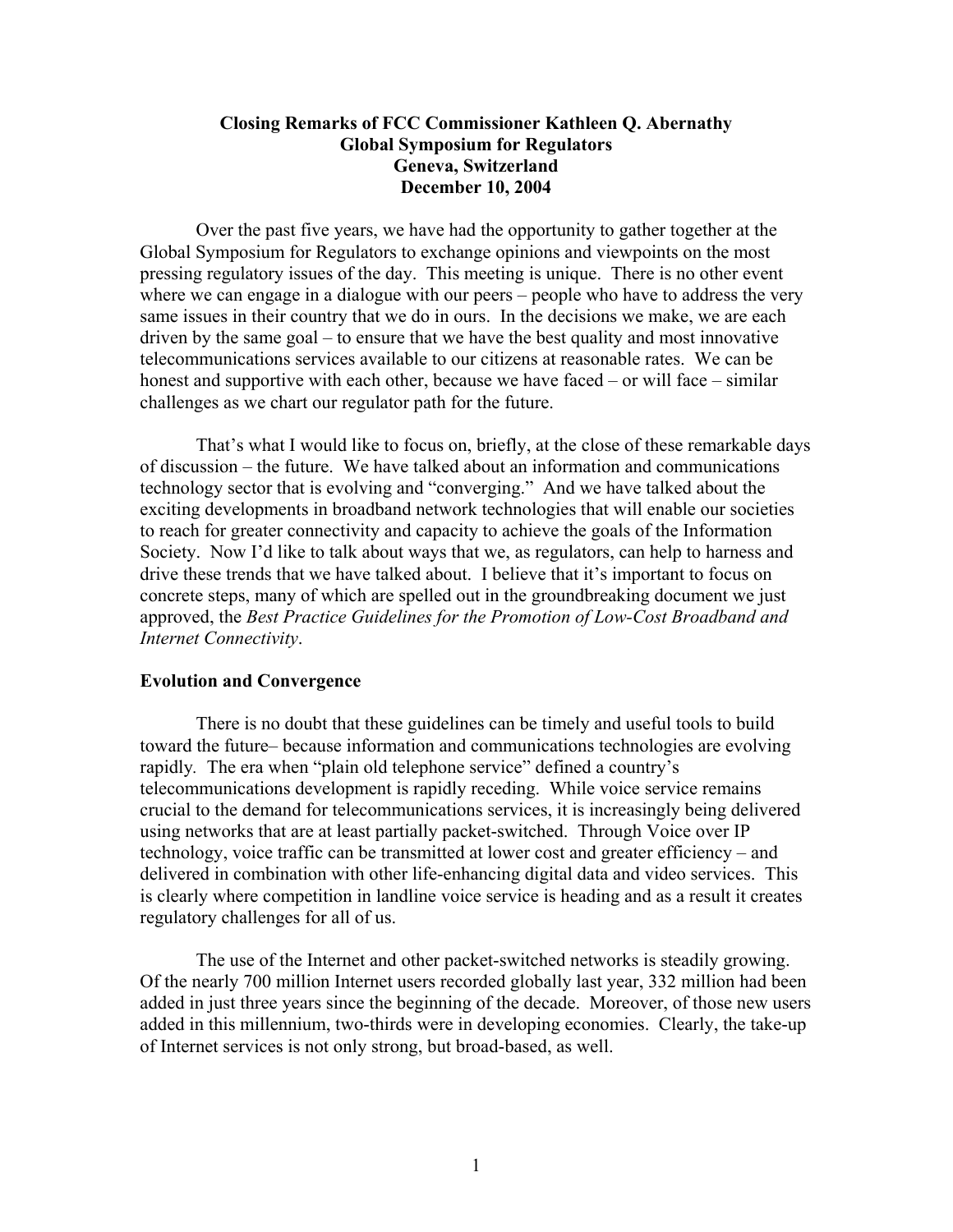Perhaps an even more fundamental evolution can be found in the global explosion of wireless services. There are now more than 1.4 billion mobile service customers around the world – one out of every five people on our planet. Mobile service is growing the fastest in developing economies such as China and India, where market potential is being tapped in earnest.

What's next on the horizon? Potentially, the mobile boom will pave the way for the nexus of mobile capabilities with packet-switched data services and applications. This is an especially attractive option for the roughly 200 million people around the world who have a mobile phone, but no landline service.

Meanwhile, communications and information technologies are converging. As we have seen this week, there are several aspects of what we call "convergence." Previously distinct networks and transmission platforms – such as landline and mobile telephone networks, cable TV systems and satellites – can be used to provide a full range of voice, data and video offerings. Previously separate market segments, such as mobile and land-line telephony, are merging into consolidated markets for substitutable services. And companies from previously separate industries are *literally* converging, through mergers and acquisitions, to form wide-ranging media and communications market players.

The benefit to consumers is that convergence increasingly allows greater competition among all kinds of different providers: incumbent telephone companies, ISPs, cable TV system operators, direct-to-home satellite providers – even electric power utilities. Through digital transmission and what I call "EoIP" – *everything* over IP – all of these types of providers can enter each others' markets, where they will be forced to lower prices, offer innovative service packages and pioneer new products and services in order to attract greater market share. The result will benefit for customers of all income scales.

#### **Broadband Is the Key**

But let's resist the temptation to get ahead of ourselves. We all know that simply identifying these promising trends does not make them a reality in our own countries. This is true for developed and developing economies alike. To a greater or lesser extent, we *all* face two major challenges in providing an environment for the flourishing of digital ICTs:

- 1. Providing incentives for investment in broadband networks, and
- 2. Adjusting our regulatory frameworks to accommodate the broadband revolution.

Broadband networks are the key to maximizing the promise of an evolving and converging ICT sector. Without the bandwidth and throughput of broadband networks, multimedia service packages and e-government applications remain only a vision of where we would like to be.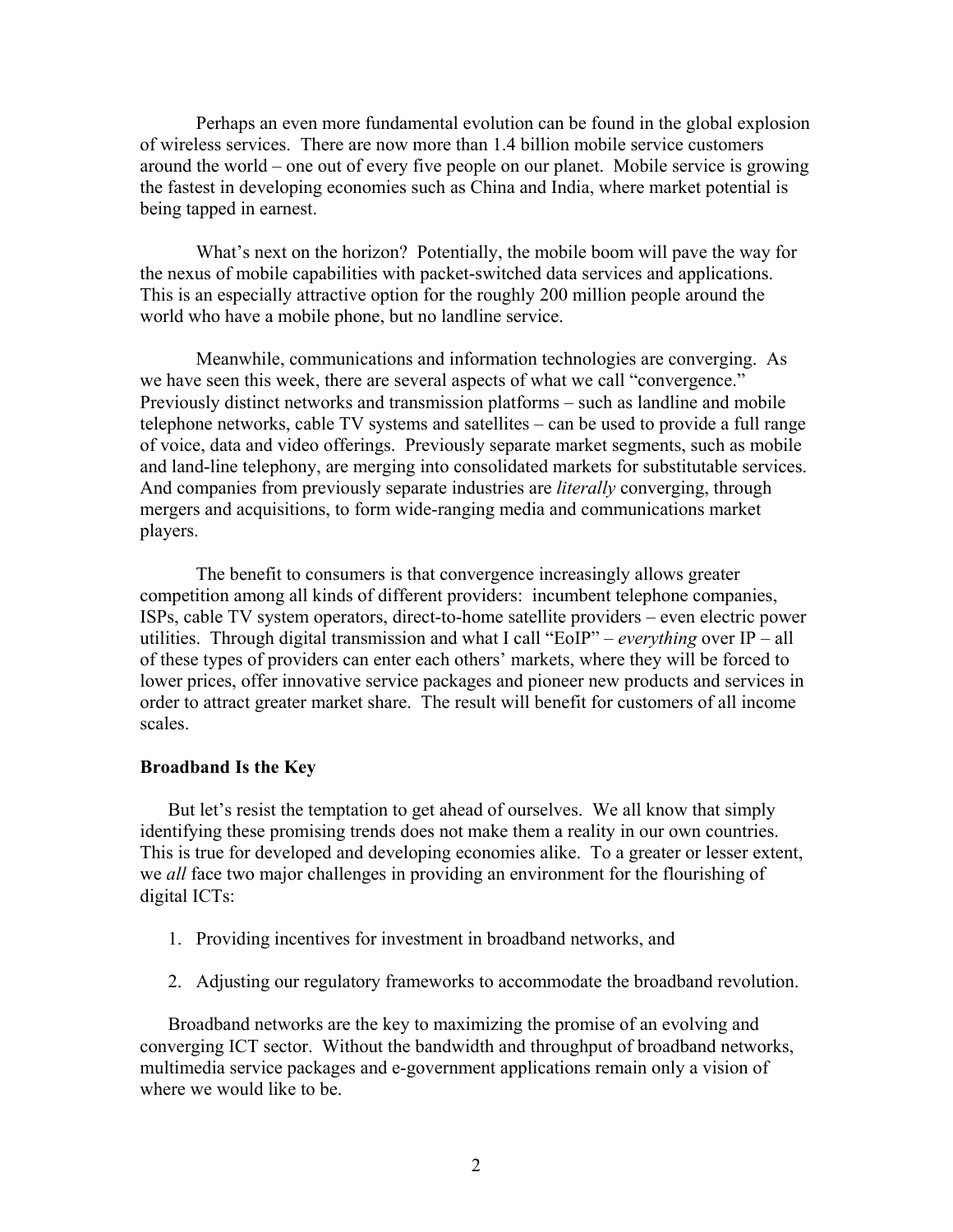We all recognize that broadband networks have the power to transform our societies. This truth was brought home to me earlier this year when I traveled to Alaska to visit a village above the Arctic Circle, where the residents have incorporated DSL and wireless broadband services into efforts to improve their daily lives. Using these broadband technologies, a consortium established links to schools, health clinics and many private homes. It was vivid proof of how broadband connections can erase distances, dissolve geographic isolation, link citizens to government services and energize local economies.

Similar broadband rollouts are being pioneered all over the world, as we have heard in our discussions this week. Governments from Bhutan and India to Latin America have in recent years experimented with broadband network solutions – many of them wireless – to overcome distance and isolation by linking villages and rural areas to national networks. There is increasing evidence that broadband applications, such as agricultural extension, tele-medicine and distance-education, may be instrumental in appealing to rural constituencies and providing a customer base for sustainable business operations.

What makes all this possible is the advent of new, low-cost broadband technologies. As our discussions this week have indicated, there are more and more options for linking communities and individuals to each other and to the wider global community. In many nations, travelers and residents are by now becoming familiar with the use of Wi-Fi hotspots that provide broadband wireless Internet access, allowing individuals to send and receive email or use VoIP services, all over the world.

## **Lighter Regulation and Flexibility**

These technologies – and many others that are sure to follow – can revolutionize our societies and help to close the "broadband divide" that exists within and among our countries. But their effects will be stunted or ephemeral if licensing and regulatory frameworks impose artificial barriers and disincentives to investment. So it is up to us to adjust, alter or reform our regulatory codes, wherever possible, to dismantle unnecessary Rules that may have been appropriate in traditional markets emerging from monopoly, but which may stifle innovations and competitions in a converged environment.

So that brings me to our best practices and to all that was accomplished the past few days. We, all of you, put aside economic, geographic and political differences to work for the good of all our citizens. As we go back to our countries these guidelines can be signposts – or perhaps lighthouses – marking the way forward in the rapidly evolving broadband era. In broad terms, they remind us to keep in mind our national and regional policy goals; to prepare the ground for competition and capital investment; to ensure fair and reasonable access to broadband networks, including the Internet; to reassess our regulatory structures in light of convergence; and to adopt technology-neutral policies that do not favor one technology or market segment over another.

I want to congratulate all of you and thank all of you for the time, effort and thought that went into preparing this forward-looking document. I believe it comes out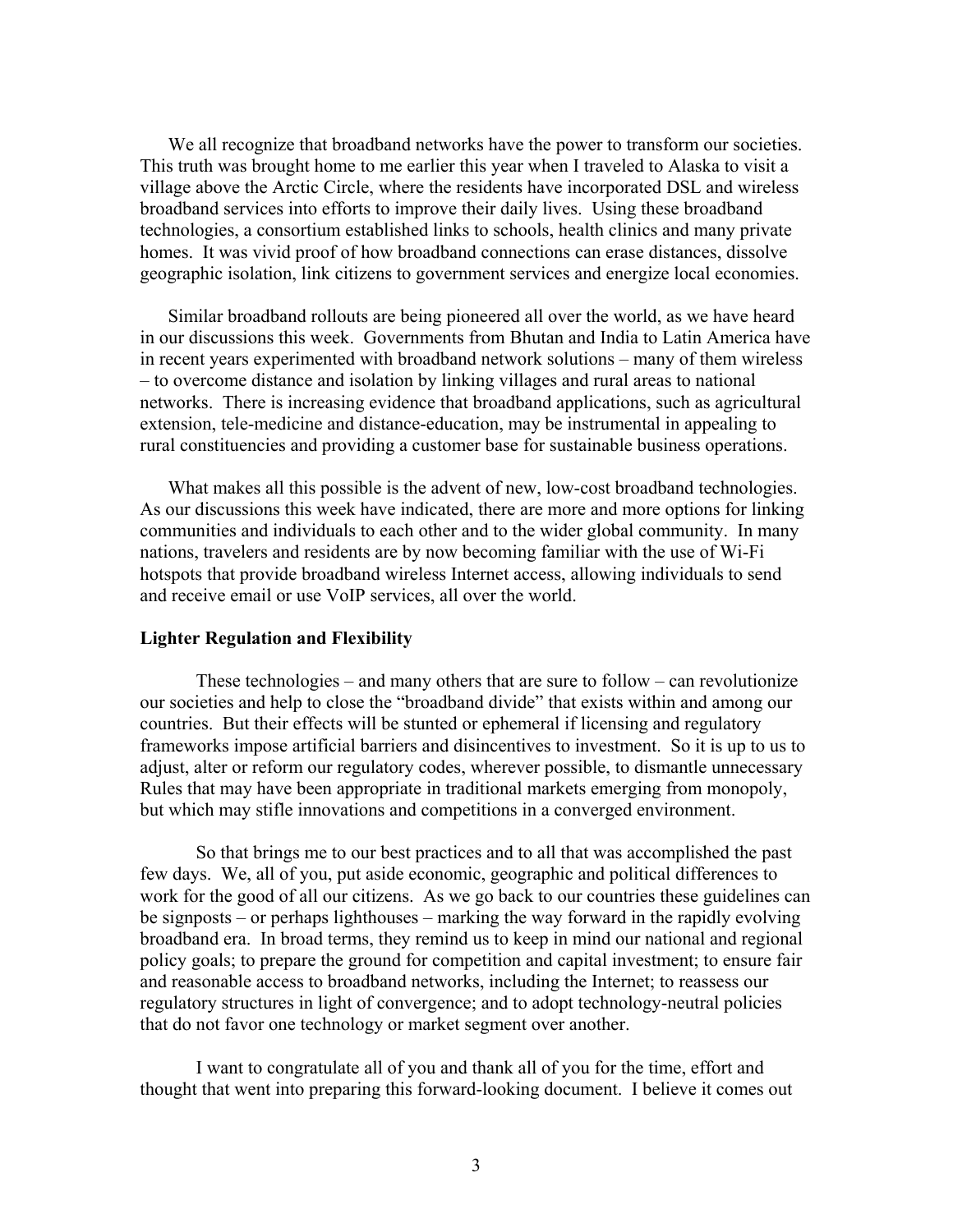of the finest tradition of guidance from the GSR to our global family of regulators. It compliments and builds on efforts we have made in previous years, including the *Best Practice Guidelines for Universal Access*, enacted a year ago.

The *Broadband and Internet Connectivity Guidelines* we have embraced here in Geneva largely speak for themselves. They are pro-active, pro-competitive and reflect the realities we face daily as regulators. I want to emphasize a handful of the guidelines, however, because they point to the need for us to involve all segments of our societies in supporting broadband development.

First, we recommend that the promotion of access to low-cost broadband interconnectivity encompass all levels – from identifying local, "grass-roots" needs in our communities to cultivating support at the highest levels of government. In this recommendation, we are making clear that the broadband revolution is not an isolated project of each country's communications ministry or regulatory agency. It must be an integrated process, beginning with the authentic identification of community needs and ending with a full mobilization of government and non-governmental organizations.

Second, we encourage regulators to work with all stakeholders in partnerships, to promote broadband development. This is further recognition that our evolving, liberalized ICT sectors are increasingly market driven – but at the same time market forces can work in tandem with government policy to deliver outcomes in the public interest. Again, it is important to emphasize that each stakeholder has a role in broadband deployment, and it is on all our interests to open new market and offer services to new customers.

Finally, we properly recognize that, in the end, the objective of regulation – and of promoting the potential of broadband – is to improve the lives of our citizens. For that reason, we urge each other to educate and inform consumers about the new services that will be available to them through broadband networks and digital services. As we work to close the broadband access gap, we have to ensure that our citizens are empowered with the skills they need to make full use of multimedia and computing applications that will be available to them. This will build communities of users and stimulate the kind of demand that will sustain broadband and IP-enable services in all kinds of localities.

### **Conclusion**

It has been my honor to chair the GSR this year and my privilege to work with all of you. Moreover, it has been my joy to learn from you and to share what I have learned so far in my tenure as a public servant. As I said at the beginning of these remarks, perhaps only we, as colleagues, know the full scope of the burdens and responsibilities we share as telecommunications regulators. But then perhaps only we -- through the power of our determination and the wealth of our common knowledge -- can reinvigorate our commitment to excellence in leading our countries to realize the full potential of these communications technologies that so amaze us -- and the world. And that means we must continue to support each as we all face challenges back home. Those of you just